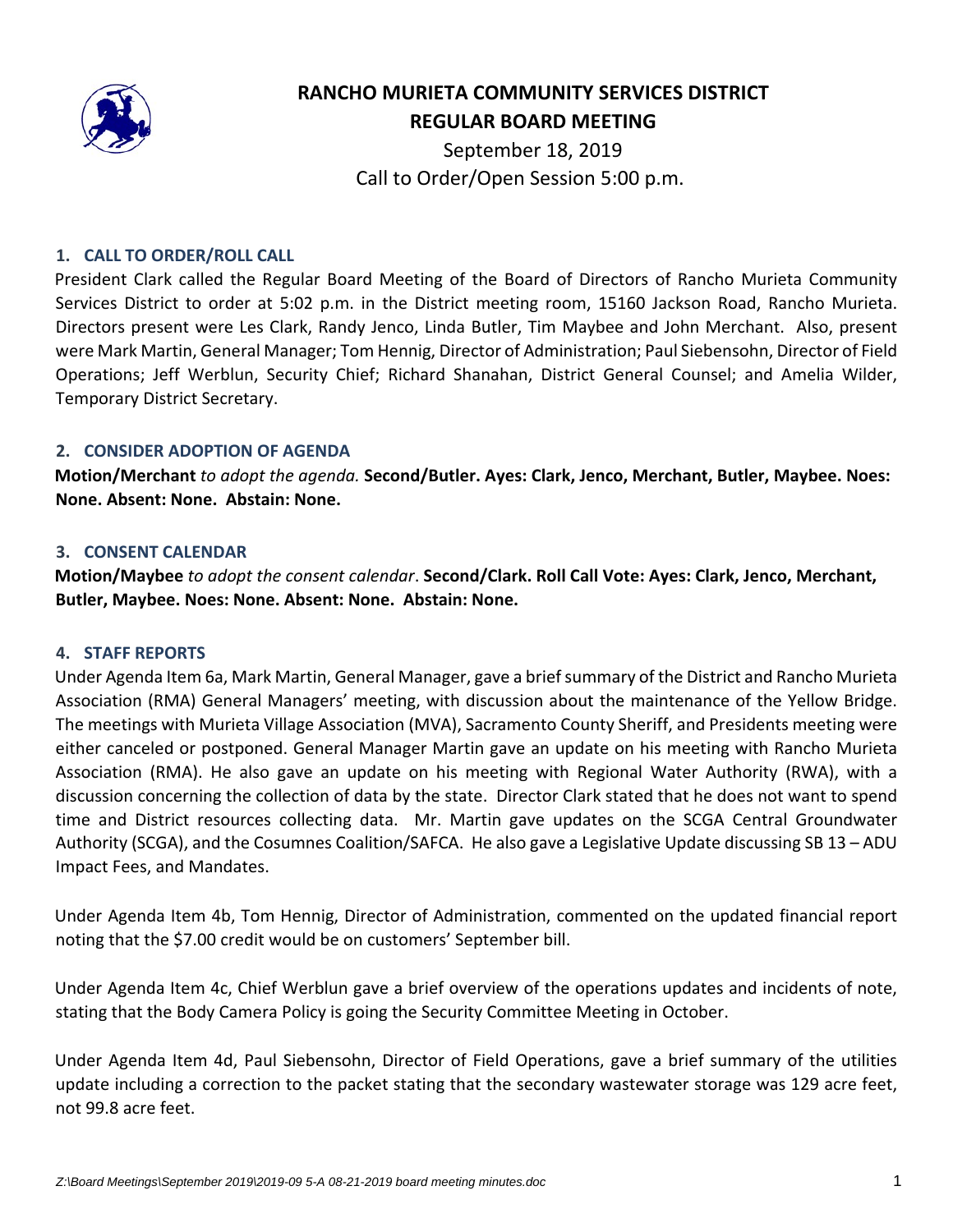Jane Hall commented on the Midge Fly influx this year and stated that she thought the pellets were a more effective treatment than the liquid.

Paul Siebensohn stated that we can not use poisons to treat the insects because our reservoirsflow to crops and wildlife downstream. He got an update from Vector Control that there has been an abundance of insects throughout the region. A discussion commenced and concluded with Staff and Director Maybee stating they would look at past studies and discuss the problem with RMA.

Liz Dodd also commented on the abundance of Midge Flies and that her water tastes like there are heavy metals in it.

Faye Lunsford commented that the pellets are more effective then the liquid.

John Sullivan commented on past Utilities reports with corrections.

Paul Siebensohn continued with an update on the manganese issue stating that the District is replacing aeration lines in Chesbro and that with more oxygen in the reservoir the manganese levels are within acceptable levels.

# **5. CONSIDER CONFERENCE/EDUCATION OPPORTUNITIES**

No Updates.

# **6. EMPLOYEE ANNOUNCEMENTS, PROMOTIONS, COMMENDATIONS, AND KUDOS**

Mark Martin thanked the Operations Staff for their work repainting the sign in front of the District Office.

# **7. REVIEW APRIL 2019 BOARD/COMMITTEE MEETING DATES/TIMES**

It was decided that the Security Committee Meeting would be moved to October 10, 2019 at 10:00 a.m. The Communications Committee Meeting will be held October 3, 2019 at 11:00. The Improvements Committee Meeting will be held on October  $8<sup>th</sup>$  at 8:00 a.m.

# **8. CORRESPONDENCE**

None

# **9. COMMENTS FROM THE PUBLIC**

Dave Zieour commented on flooding issues on his property, maintaining that these were due to no fault of his own, and the Districts responsibility. Staff commented that the information provided by Mr. Zieour will be discussed at the next Improvements Committee Meeting.

# **10. CONSIDER APPROVAL OF WATER RIGHT PERMIT TIME EXTENSION PROPOSAL**

Paul Siebensohn gave a brief summary of the District's need to receive an extension of the Water Right Permit, and the companies that would be engaged for professional services.

Director Merchant asked Richard Shanahan, District General Counsel if there was an easier way to get the renewal, and Mr. Shanahan said we need to go through the process.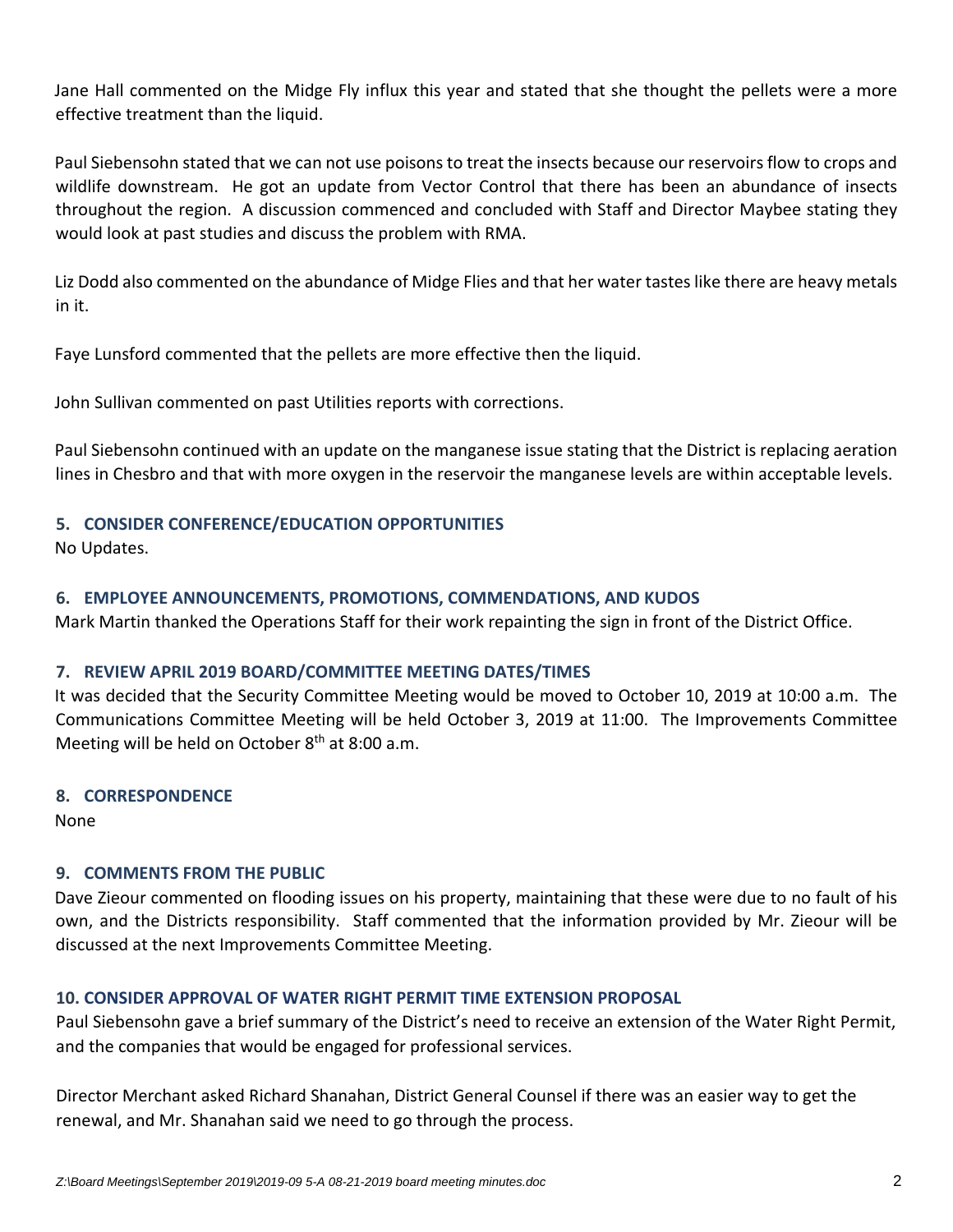President Clark asked Staff to keep track of Staff time and resources spent on this project.

**Motion/Jenco** to approve water right permit time extension proposal in an amount of up to \$45,000 with funding *to come from the Water Operations Budget.* **Second/Clark. Ayes: Clark, Jenco, Butler, Merchant, Maybee Noes: None. Absent: None. Abstain: None.** 

**11. CONSIDER APPROVAL OF PROPOSED ENVIRONMENTAL COMPLIANCE WORKER POSITION DESCRIPTION** Paul Siebensohn gave a brief summary of the recommendation to approve the Job Description for the Compliance Worker Position.

**Motion/Jenco** *to approve proposed Environmental Compliance Worker Position.* **Second/Clark. Roll Call Vote: Ayes: Clark, Jenco, Butler, Merchant, Maybee. Noes: None. Absent: None. Abstain: None.** 

# **12. CONSIDER APPROVAL OF REIMBURSEMENT PAYMENT TO COSUMNES RIVER LAND LLC RELATING TO THE CONSTRUCTION OF LEGACY LANE 12" RECYCLED WATER LINE**

Mark Martin gave a brief summary of the recommendation to approve the reimbursement to Cosumnes River LLC for the work previously completed on the Legacy Lane 12" Recycled Water Line. There was a discussion between Board Members and Richard Shanahan with reassurances from Mr. Shanahan that the appropriate documentation had been received from the Developer.

President Clark made a note that moving forward contractors will be informed at the time of approving a contract what repayment documentation will be necessary.

**Motion/Clark** *to approve reimbursement payment to Cosumnes River LLC for work completed on Legacy Lane Recycled Water Line.* **Second/Maybee. Roll Call Vote: Ayes: Clark, Jenco, Butler, Merchant, Maybee. Noes: None. Absent: None. Abstain: None.** 

# **13. CONSIDER APPROVAL OF REIMBURSEMENT PAYMENT TO COSUMNES RIVER LAND LLC RELATING TO THE CONSTRUCTION OF SOBON LANE 6" RECYCLED WATER LINE**

Mark Martin gave a brief summary of the recommendation to approve the reimbursement to Cosumnes River LLC for the work previously completed on the Sobon Lane 6"' Recycled Water Line.

**Motion/Clark** *to approve reimbursement payment to Cosumnes River LLC for work completed on Sobon Lane Recycled Water Line.* **Second/Maybee. Roll Call Vote: Ayes: Clark, Jenco, Butler, Merchant, Maybee. Noes: None. Absent: None. Abstain: None.** 

**14. INTRODUCE ORDINANCE O2019‐04 AMENDING DISTRICT CODE CHAPTER 4 (PURCHASING AND BIDDING) APPROVING GENERAL MANAGER'S AUTHORITY TO EXPEND RESERVE FUNDS UP TO \$25,000 WITHOUT REQUIRING PRIOR BOARD APPROVAL AND AUTHORIZE THE GENERAL MANAGER TO EXPEND FUNDS UP TO \$50,000 ON BUDGET‐PROCESS APPROVED CAPITAL IMPROVEMENT/REPLACEMENT PROJECTS** Mark Martin gave a brief summary of the proposed amendment. There was a brief discussion.

**Motion/Merchant** *to introduce Ordinance O2019‐04 amending District Code Chapter 4, approving General Manager's authority to expend reserve funds.* **Second/Clark. Roll Call Vote: Ayes: Clark, Jenco, Merchant, Maybee. Noes: Butler. Absent: None. Abstain: None.**